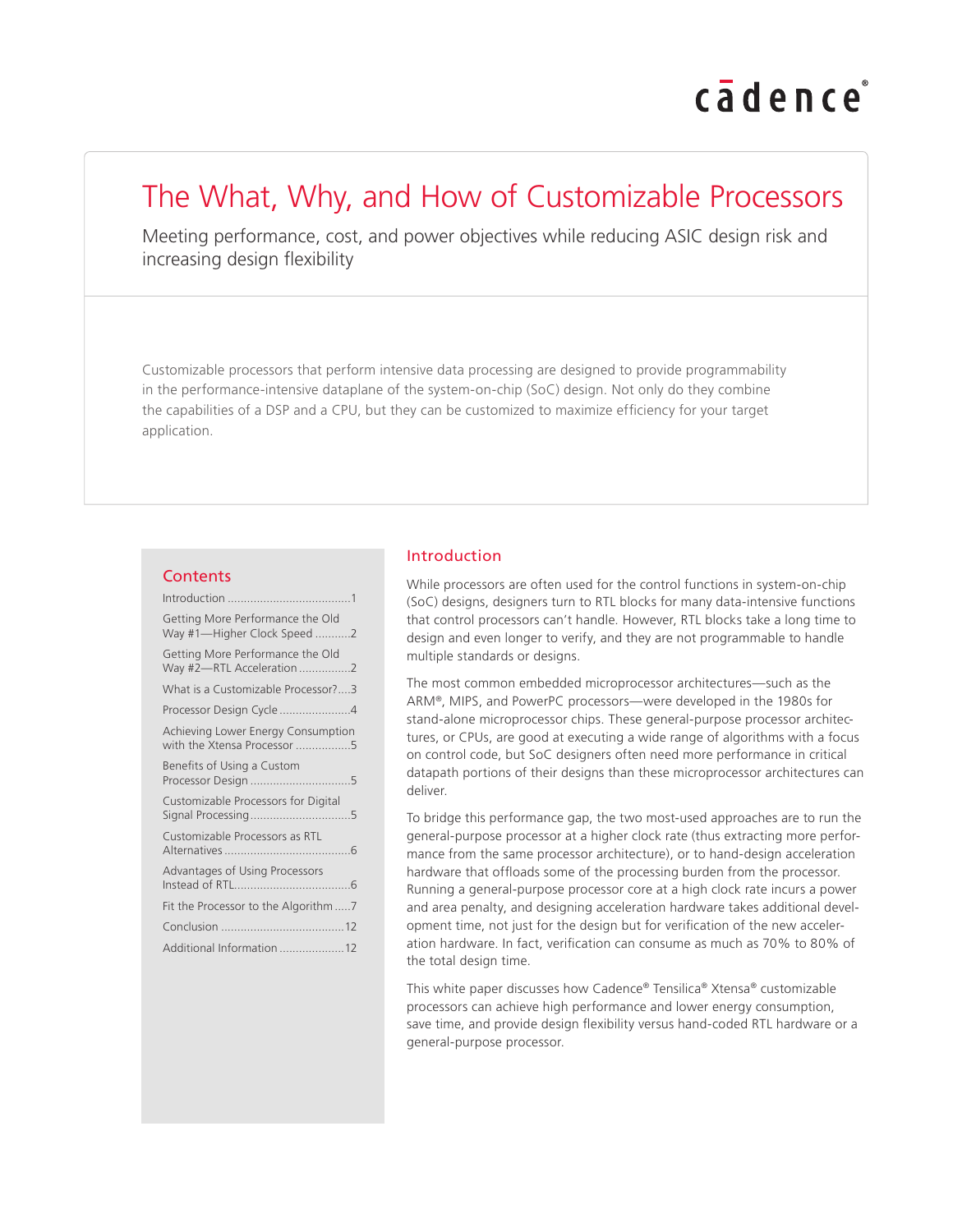# <span id="page-1-0"></span>Getting More Performance the Old Way #1—Higher Clock Speed

When designing a new chip, some ASIC design teams wait until they know exactly how much processing "horsepower" they need, then they select the processor. This design approach locks up the chip's system architecture by basing it around the relatively narrow performance range occupied by all of the general-purpose processor architectures. For example, all 32-bit RISC architectures provide essentially the same performance at the same clock speed.

If the ASIC design team is wrong about the system's performance needs and additional processor performance is required, the only alternative available when using general-purpose processors that have fixed instruction set architectures (ISAs) is to use a processor from the same family that runs at a higher clock rate. This is a tried-and-true approach to system engineering dating back to the earliest days of microprocessor usage.

However, this decades-old approach has clearly reached the end of its useful life. High clock rates, now measured in GHz, result in excessive power and energy consumption. Chips overheat, fans are needed, and power supply costs rise as a result of this additional energy consumption. All of these consequences increase system costs.

In addition, a general-purpose processor can just as easily be employed by one of your competitors in a similar design, making your software and design ideas that much easier to copy.

What is the alternative? Custom processors, such as the Xtensa processor, can be optimized for a specific application. Optimization adds a variety of useful capabilities that keep clock rates and energy consumption low:

- Special registers sized to the natural data types of the tasks to be performed
- Specialized execution units that efficiently perform task-specific algorithms, often in one or two clock cycles
- Customized, system specific I/Os that can connect directly to neighboring blocks of dedicated hardware

Further, no other company can replicate your application-specific processor. You can hide portions of your design or give others full access to it using the development tools. These advantages help keep the design pirates away.

## Getting More Performance the Old Way #2—RTL Acceleration

Because many applications simply cannot run fast enough on standard embedded microprocessors, even with an auxiliary DSP, engineering teams often use a hardware description language (HDL) such as Verilog or VHDL to create hand-coded acceleration hardware for the parts of their design with aggressive performance goals that are clearly out of any microprocessor's reach. However, custom RTL hardware takes a long time to design and even longer to verify. In addition, RTL hardware blocks can't be easily changed once they're designed because of the huge verification time. Yet changes are often needed to fix bugs or to accommodate new standards or product features.

Figure 1 shows the internal structure of a generic RTL accelerator block. The block's datapath appears on the left and its state machine appears on the right.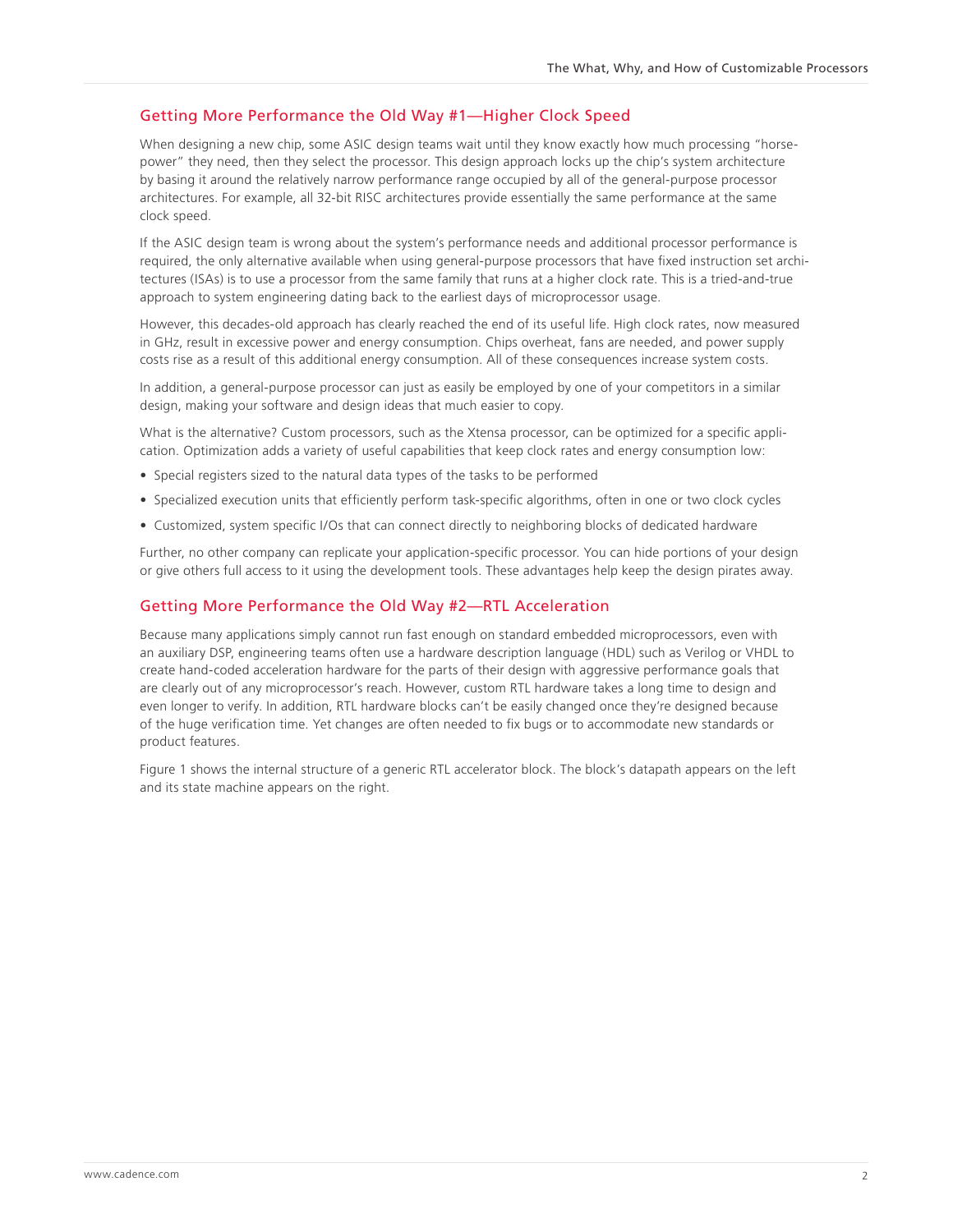<span id="page-2-0"></span>

*Figure 1: Hardwired RTL = Datapath Plus State Machine*

In most RTL accelerators, the datapath consumes the vast majority of the gates. A typical datapath may be as narrow as 16 or 20 bits or range up to hundreds of bits wide, depending on the target task or application. RTL datapaths typically contain many data registers and often include significant blocks of RAM or interfaces to blocks of memory that are shared with other RTL blocks.

By contrast, the RTL logic block's finite state machine (FSM) contains nothing but the control logic. All the nuances of sequencing data through the datapath, all the exception and error conditions, and all the handshakes with other blocks are captured in the FSM. While the FSM is often small in area compared to the datapath, it most often embodies most or all of the design and verification risk due to its logical complexity. A late design change made to an RTL acceleration block is more likely to affect the FSM than the datapath because the FSM contains most of the design complexity.

An alternative to dedicated RTL blocks is using a custom processor for embedding the datapath logic and gates, and embedding the FSM control logic into the processor's firmware to decouple the datapath and the FSM control logic. This separation minimizes hardware design changes and gives flexibility to keep pace with updates that can easily be made in firmware. Custom processors support the RTL block's ability to have wide, non-integer-sized datapaths—which can be guaranteed correct-by-construction by the processor vendor—while reducing the risks associated with FSM design because processor-based FSMs are firmware programmable.

#### What is a Customizable Processor?

Xtensa customizable processors, based on a single processor architecture, use a common development flow with tools that scale from tiny microcontrollers and digital signal controllers to high-performance, real-time controllers and DSPs. Xtensa processors allow you to make the processor run your application more efficiently. You can tailor the Xtensa processor in various ways:

• Select from standard configuration options, such as bus widths, interfaces, memories, and preconfigured execution units (floating-point units, DSPs, etc.)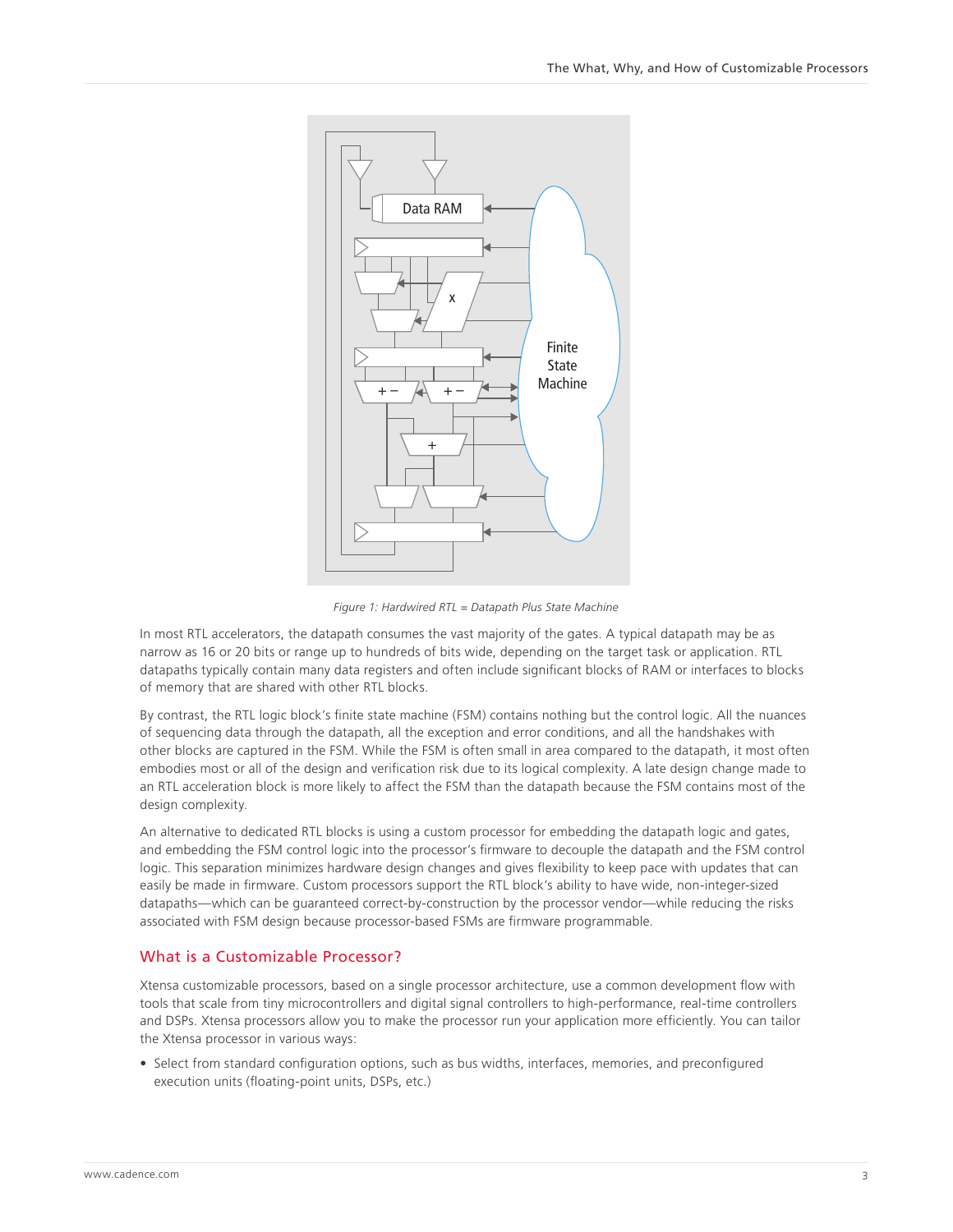- <span id="page-3-0"></span>• Add new registers, register files, and custom task-specific instructions that support specialized data types and operations such as 48-bit data types (stereo audio sample pairs), 56-bit data and operations for security processing (encryption and decryption), or 256-bit data types and operations for packet processing
- Add interfaces for more input/output (I/O) bandwidth to move data into and out of the processor such as: Ports (general-purpose I/O [GPIO]), Queues (FIFO), and memory Lookup interfaces
- Add instructions on top of the base ISA from pre-defined options or create your own using the Tensilica Instruction Extension (TIE) language

Xtensa processors can implement wide, parallel, and complex datapath operations that closely match those used in custom RTL hardware. The equivalent datapaths are implemented by augmenting the base processor's integer pipeline with additional execution units, registers, and other functions developed by the chip architect for a target application

You get this customization with an automated flow that requires no extra processor verification and keeps the development tools and simulation models updated with every change. The processor is ultimately delivered as synthesizable RTL code, ready for integration into an FPGA prototype or SoC design, so they fit easily into existing design flows.

The result is a new processor, not a processor with bolted-on coprocessors. The new instructions and registers are available to the firmware programmer via the same compiler and assembler that target the processor's base instructions and register set. The instruction extensions greatly accelerate the processor's performance on the targeted algorithm and the controlling firmware can be written in a high-level language (C or C++) for easy development and maintenance.

# Processor Design Cycle

The process for creating a processor's RTL description varies from vendor to vendor. Many vendors allow designers to manually insert hand-coded RTL instructions into the processor's RTL code, but this approach cannot provide mechanisms that guarantee the operational correctness of instructions that have been manually created and inserted. This lack of verification can be of great concern to designers that are new to processor design. In addition, the manual addition of instructions to a processor's ISA means that the associated software-development tools cannot know about, and therefore cannot exploit, the new instructions. As a result, the designer must have expertise in a higher-level programming language, such as C, as well as the assembly language to achieve a processor that yields high performance.

On the other hand, Xtensa processors offer another approach to customization: using a specialized language, Tensilica Instruction Extensions (TIE), to define the desired processor instructions and I/O. This language closely resembles a simplified version of Verilog, the hardware description language that ASIC designers already know. TIE enables you to extend the base RISC architecture for specific tasks, and permits the high-level specification of new datapath functions as new processor instructions, registers, register files, I/O ports, and FIFO queue interfaces.

A TIE description is both simpler and much more concise than RTL because it omits all sequential logic descriptions—including FSM descriptions and initialization sequences. These complex items are more easily developed in firmware. It is also unnecessary to describe the logic structure of these new functions and registers. The Xtensa Processor Generator (XPG) infers structure from the functional TIE description and creates new processor hardware that is guaranteed correct-by-construction.

The XPG creates an RTL description of the processor and generates tailored versions of all necessary software development tools including the compiler, assembler, debugger, and instruction set simulator, as well as a C or SystemC simulation model of the processor and EDA synthesis scripts. No manual work is required to match software development tools and processor. This new processor hardware is automatically blended into the Xtensa processor's base architecture, creating a seamless fusion of base architecture and task-specific ISA extensions.

The Xtensa development tools and flow automate processor creation, guaranteeing that the results are correct-byconstruction. The development process includes the following steps:

- 1. Choose one of the Xtensa Reference Cores (XRCs) that most closely matches the expected requirements.
- 2. Compile representative C/C++ to check speed and power results on the chosen XRC using the Xtensa tools, including the Instruction Set Simulator (ISS) and Profiler, to identify areas that need improvement—all using the Eclipse-based Integrated Development Environment (IDE).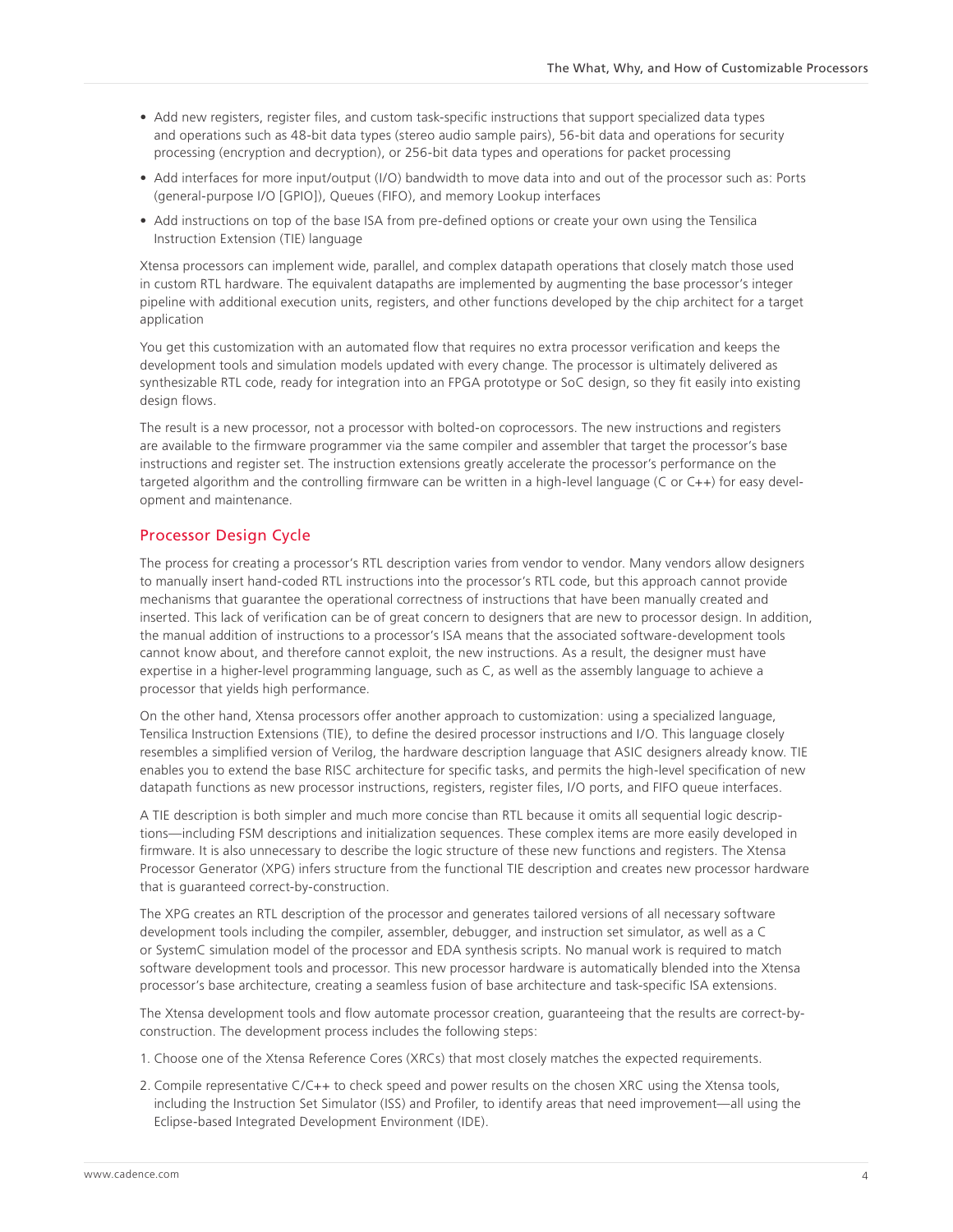- <span id="page-4-0"></span>3. Try different configuration options to improve performance and re-profile.
- 4. Add new instructions and I/O using the TIE language and re-profile.
- 5. When the results meet your application needs, build the processor using our standard Xtensa Processor Generator (XPG) flow to get everything needed for your EDA development flow to tape out.

#### Achieving Lower Energy Consumption with the Xtensa Processor

How can a processor provide equivalent power consumption to optimized RTL? Don't processors, by definition, use more power?

For many tasks, the Xtensa processor can deliver performance comparable to an RTL accelerator block, running at equally low operating frequencies and therefore consuming similar power. So using an Xtensa processor to implement a task does not necessarily mean a large sacrifice in power for the benefit of programmability and faster development time.

When comparing processors, a focus on total energy consumption is the key. Too often, designers fixate on a static "milliWatts per megahertz" (mW/MHz) number while ignoring the total energy consumption of the workload. There is an implicit assumption in this type of thinking that all RISC processors deliver about the same performance per clock cycle. This assumption does not apply to processors that have been customized for a specific task or application.

For example, adding a few custom instructions, increases the processor core's size, which in turn increases the average power dissipation per clock cycle (increases the mW/MHz rating). However, if the custom instructions dramatically cut the total clock cycles required to perform a given workload (the target C code application), then the total energy consumed (power-per-cycle multiplied by total cycle time) can be substantially reduced.

Example: a 20% increase in power dissipated per clock cycle, offset by a 3X speed up in task execution, actually reduces energy consumption by 60%. This reduction in required task-execution cycles allows the system either to spend much more time in a low-power sleep state or to reduce the processor's clock frequency and core operating voltage, leading to further reductions in both dynamic and leakage power.

The base Xtensa Instruction Set Architecture (ISA), common to all Xtensa processors, provides the starting point for creating processors with the industry's lowest energy and highest performance when compared to legacy fixed-ISA processors. Xtensa processors are fully customizable, and you can add application-specific instructions using the automated processor generator. Consequently, it is important to compare equivalent processor configurations when comparing the Xtensa processor IP to competing general-purpose, fixed-ISA processor IP offerings.

#### Benefits of Using a Custom Processor Design

Customizing your processor design makes the processor unique, which makes it much harder for competitors to copy your ideas. You get a version of a processor that no one else can buy. No one else can get the matching software tool chain unless you provide it to them, so no one can use the processor's custom additions in your ASIC unless you allow it. When used with your software development tools, your optimized processor will get better performance, operate at lower required clock rates, and consume less energy than the industry-standard, fixed-ISA microprocessors.

See the *Ten Reasons to Customize a Processor IP* white paper for more information.

## Customizable Processors for Digital Signal Processing

Many designs use a standard 32-bit processor coupled with a separate DSP to accelerate digital signal processing. However, using two processors means that data must transfer between the processor and DSP over some sort of interconnect, usually a standard bus, which slows performance. Xtensa processors do not need a separate DSP, as the DSP functions can be built right into the processor itself, eliminating inter-processor data transfers over a slow processor bus. For a more in-depth look at this aspect of SoC design, see "Example 1: Accelerating the Fast Fourier Transform (FFT) with the Xtensa Processor" in this white paper.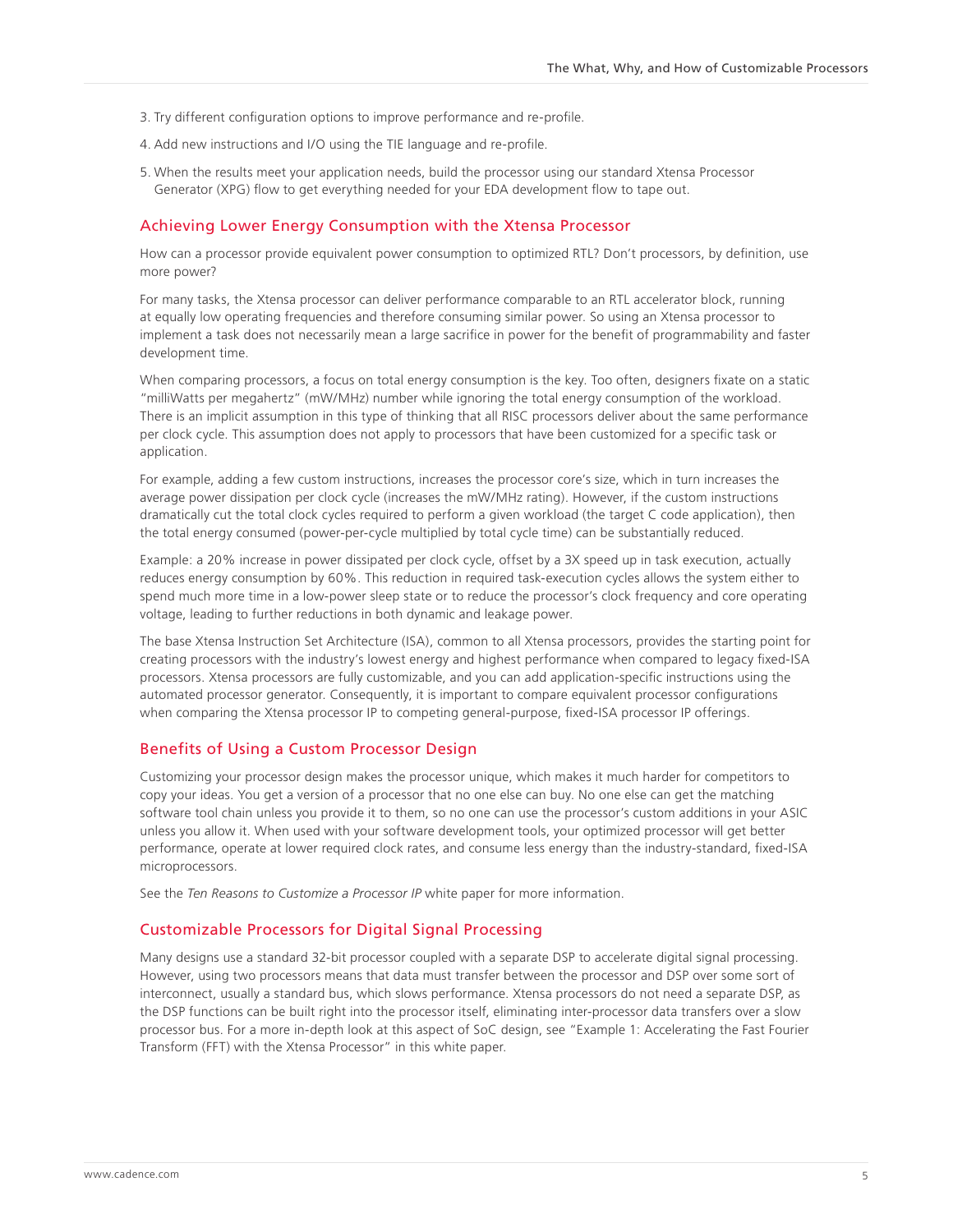# <span id="page-5-0"></span>Customizable Processors as RTL Alternatives

You can use custom processors, such as Xtensa processors, as an alternative to hand-coded RTL blocks by adding the same datapath elements as implemented in RTL accelerator blocks. These datapath elements include deep pipelines, parallel execution units, task-specific state registers, and wide data buses to local and global memories. This allows the custom processors to sustain the same high computation throughput and support the same data interfaces as RTL hardware accelerators. You can optimize a customizable processor to run your application more efficiently.

Processor datapaths are controlled differently from their RTL counterparts. Control of a processor's datapaths is not frozen in a hardware FSM's state transitions. Instead, the processor-based FSM is implemented in firmware (see Figure 2), which greatly reduces the amount of effort needed to fix an algorithm bug or to add new features. In a firmware-controlled FSM, control-flow decisions occur in branches, load and store operations implement memory accesses, and computations become explicit sequences of general-purpose and application-specific instructions.



*Figure 2: Programmable Hardware Function: Datapath + Processor + Software*

# Advantages of Using Processors Instead of RTL

Processors, such as Xtensa processors, enhanced with application-specific datapaths controlled by firmware-based FSMs have many advantages over hand-coded RTL accelerators:

- Added flexibility—Simply changing the FSM firmware changes a block's function.
- Software-based development—The ASIC design team can use fast, low-cost software tools to implement most chip features, adding more value to the silicon in less time.
- Faster, more complete system modeling—Even the fastest RTL logic simulator may not exceed a few systemsimulation cycles per second, while firmware processor simulations run at hundreds of thousands or even millions of cycles per second on instruction-set simulators.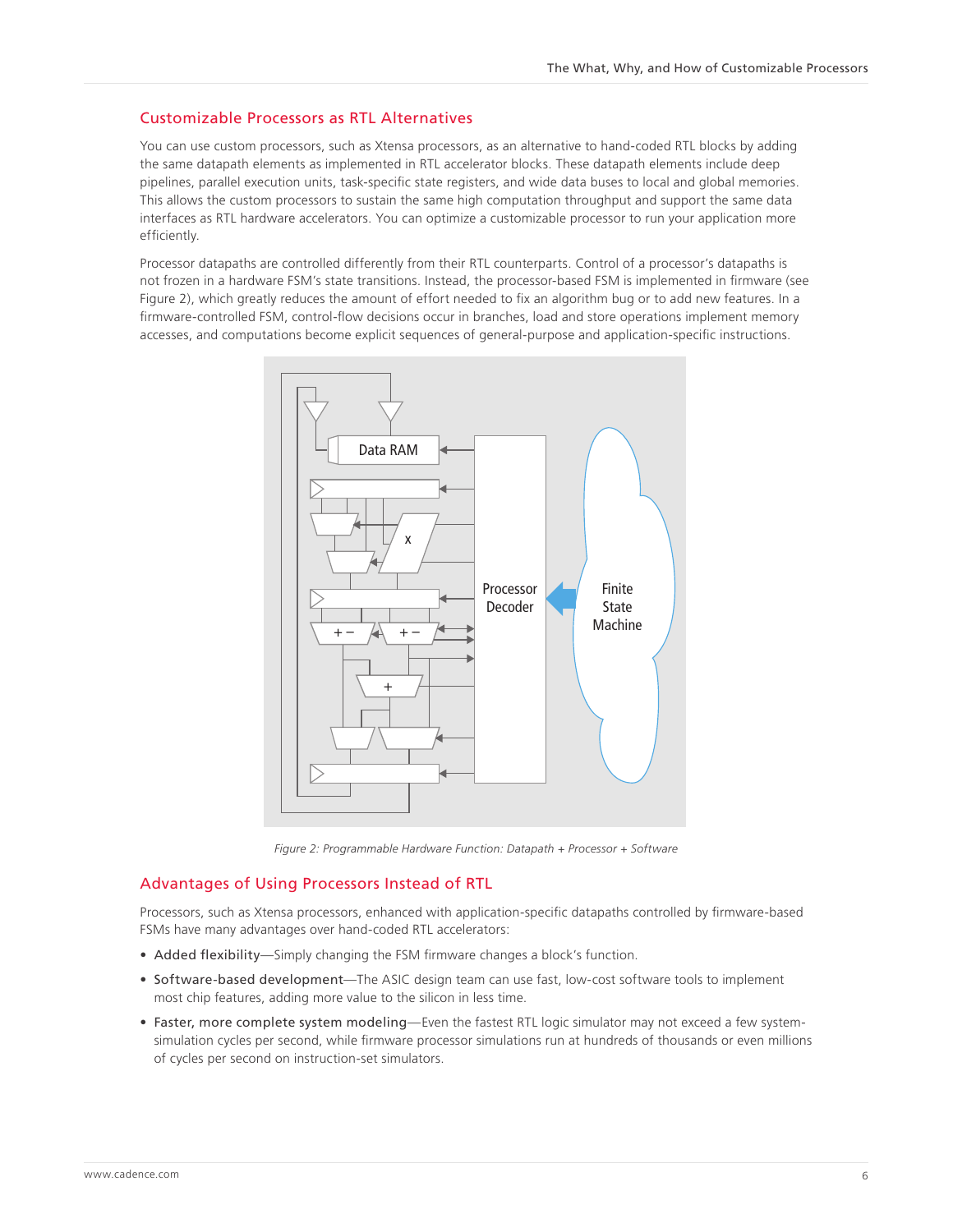- <span id="page-6-0"></span>• Unification of control and data—No modern systems consist solely of hardwired logic—there is usually a processor running software. Moving functions that may have been previously implemented with hand-coded RTL functions into a processor removes the purely artificial separation between control and data processing and simplifies the system's design.
- Time-to-market—Using processors simplifies ASIC design, accelerates system modeling, and speeds hardware finalization, which in turn gets the product to market faster. After product introduction, firmware-based FSMs easily accommodate changes to standards because implementation details are not set in stone.
- Designer productivity—The engineering manpower needed for processors is greatly reduced when compared to developing and verifying custom RTL acceleration hardware. A processor-centric ASIC design approach permits graceful project-schedule recovery when bugs are discovered.
- Reduced risk—Customized processors reduce the risks associated with complex FSM development by replacing hard-to-design, hard-to-verify hardware FSMs with pre-designed, pre-verified processors.
- Eliminate assembly coding—Evolving to a more processor-centric design methodology moves much of the design definition to the C and C++programming languages instead of assembly coding. Application tasks defined in firmware that run on processors can be optimized, through customizable architectural extensions, to match the application performance of custom RTL accelerator blocks.

#### Fit the Processor to the Algorithm

ASIC developers can tailor each Xtensa processor for the target applications using special-purpose registers and register files of arbitrary width, specialized execution units, and wide data buses to reach an optimum processor design. These extensions can be created with just a few lines of specification.

The following examples show the performance improvements made possible by the Cadence Xtensa processor technology.

### Example 1: Accelerating the Fast Fourier Transform (FFT) with the Xtensa Processor

This example contains information that is excerpted from the *Basic TIE Acceleration Techniques for DSP: FFT Example* Application Note. Refer to this application note for details. Also, an Xtensa Xplorer workspace is available to run all the discussed example cases.

Discrete Fourier transform (DFT) is used to transform digital samples in the time domain to the frequency domain. Fast Fourier transform (FFT) is one of the more efficient techniques used to calculate the DFT. Hence, the FFT is one of the most widely used DSP algorithms and is common in audio, video, and speech processing. This example shows a 256-point, fixed-point radix-2 FFT implementation on an Xtensa processor that will serve as a base implementation.

We focus on optimizations to the inner loop of the FFT algorithm that contains the radix-2 butterfly operation as shown in the following reference C code.

```
#define DESCALE(x, r) ((int) (((x) + (r)) >> 16))
const int round = (1 \ll (15))void r2 fft basic(int *data, int n, int *twiddles) {
   int i, d0r, d0i, d1r, d1i, r0r, r0i, r1r, r1i; 
   int *p, *q, wr, wi; 
   long long tr, ti; 
   int m = n; 
   int *t = twiddles;while (m > 1) { /* Outer loop (Decomposition into stages)*/
        for (i = 0; i < m; i += 2) { /* Middle loop */
          p = data + i;q = p;wr = * (t++);
           w\dot{1} = * (t++);
            while (q \lt \& data[n \lt\lt 1]) { /* Inner loop *///Load Butterfly Inputs 
               d0r = * (p + 0);d0i = *(p + 1);
```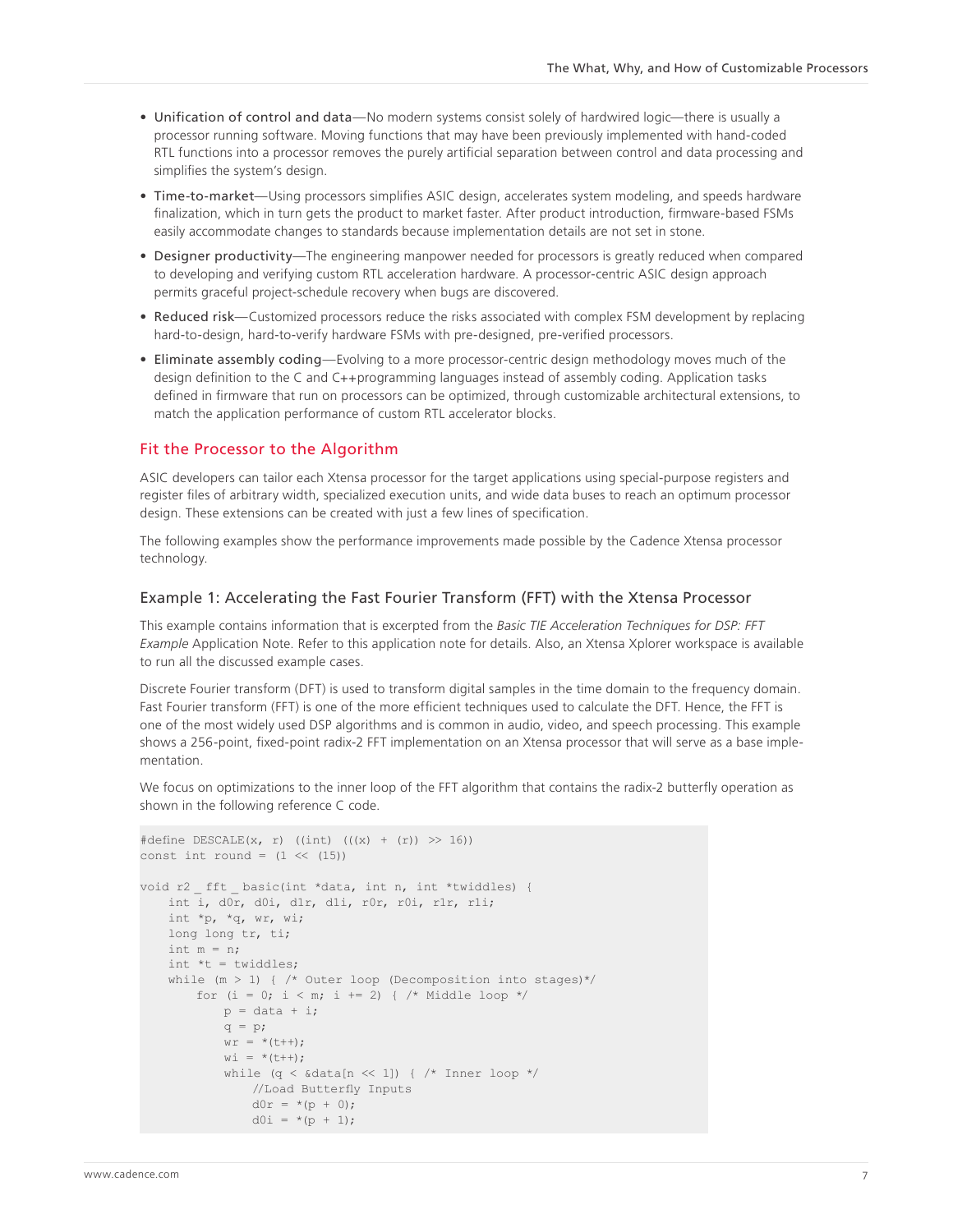```
p += m;
           dlr = * (p + 0);d1i = *(p + 1);p += m; 
           /Do Butterfly 
           r0r = d0r + d1r; r0i = d0i + d1i;
           tr = d0r - d1r; ti = d0i - d1i;
           r1r = DESCALE(tr * wr, round) - DESCALE(ti * wi, round);
           r1i = DESCALE(tr * wi, round) + DESCALE(ti * wr, round);//Store Butterfly Outputs 
           *(q + 0) = r0r;*(q + 1) = r0i;q += m;
           *(q + 0) = r1r;*(q + 1) = r1i;q += m;} 
           } 
           m \gg = 1;
       } 
   }
}
```
Several approaches are available to accelerate FFT performance on Xtensa processors, giving you the flexibility to choose a solution that matches your design constraints (e.g., performance, area, ease of use, generality). Acceleration for the FFT inner loop is illustrated using several TIE techniques that are simple and easy to implement.

Note that it is not the intent of this example to propose the highest performance or smallest solution. Rather, the intent is to demonstrate basic TIE techniques for accelerating any algorithm, not just FFT.

This example explores techniques to optimize performance or reduce area such as:

- Complex number math TIE operations—TIE gives you the ability to define a register file of any arbitrary width. In this example, we implement 24-bit fixed-point data values, and 48-bit TIE regfile for complex numbers consisting of 24-bit real and 24-bit imaginary fixed-point values. We define load/store/move operations and protos so that the Xtensa C Compiler (XCC) can appropriately manage the register file. We further define custom instructions to perform 48-bit complex number arithmetic, such as complex add, subtract, and multiplication operations.
- Flexible Length Instruction eXtensions (FLIX)—FLIX, a multi-issue VLIW with variable instruction length support, can be used to reduce cycle count. We can define wide instruction words with multiple operation slots. For our example, the FLIX1 configuration supports 8-byte instruction words with two or three operation slots and a single load/store unit.
- Fusion—Combine several operations into a single fused operation. For this example, we fused complex addition and store operations to support the top butterfly computation as well as the complex subtraction and multiplication operations to support the bottom butterfly computation. Fusing operations, standard ISA or TIE, reduce the execution cycles needed to perform computations.
- Sharing hardware to reduce area—This approach can be used for designs that have lower tolerance for area increases, and do not require such high performance. For example, rather than instantiating four separate multipliers in hardware to create the complex multiplier, the complex multiplication can be decomposed into four operations, each sharing a single hardware multiplier.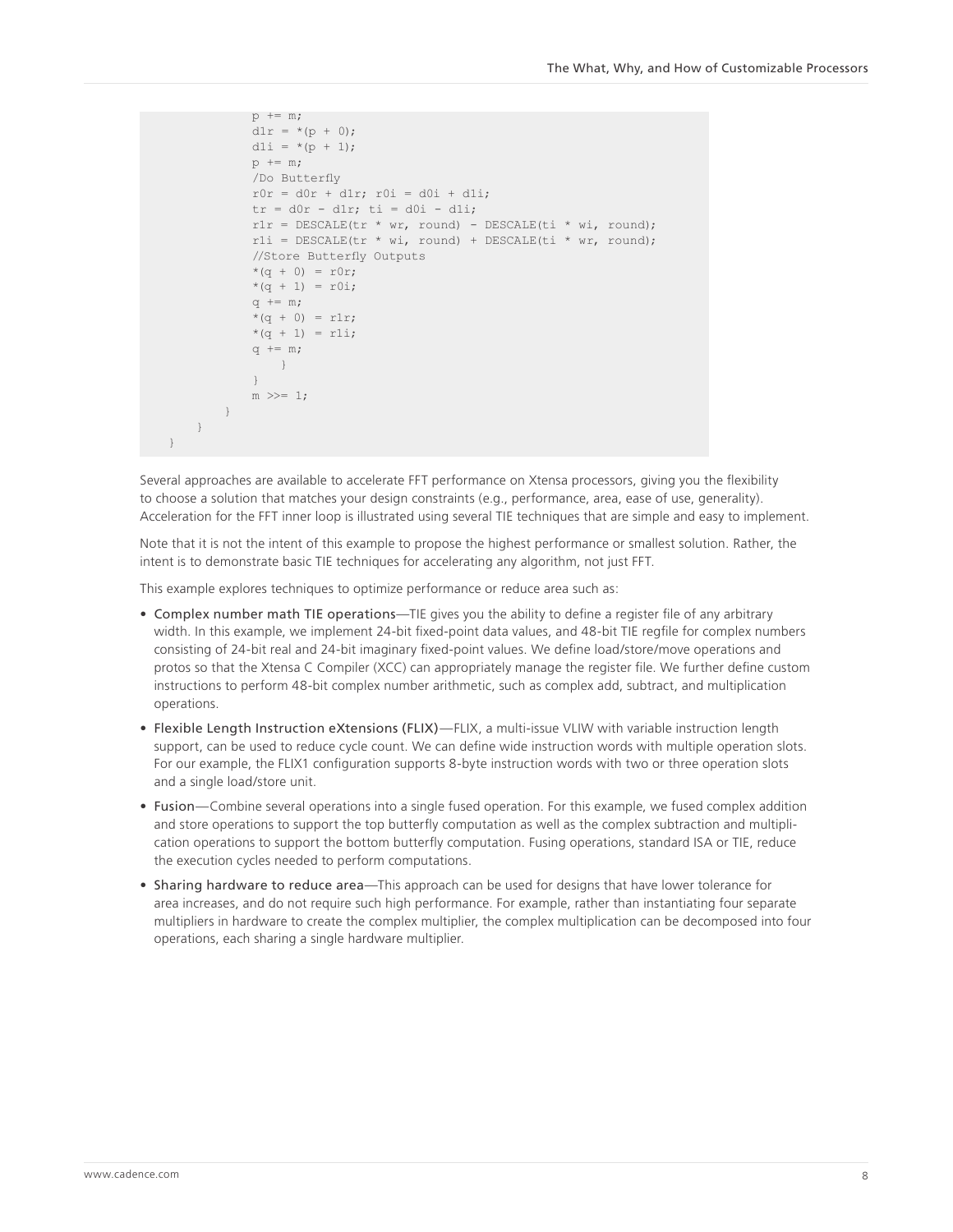• Single instruction, multiple data—Perform the same operation (single instruction) on multiple data simultaneously. In this example, we define two-way SIMD operations for complex number addition, subtraction, and multiplication operations.

In Figure 3, each Xtensa processor configuration is tuned for performance or area criteria, as shown in Table 1.

| <b>Xtensa Processor Configuration</b> | Description           | <b>Notes</b>                                                                                                                                                           |
|---------------------------------------|-----------------------|------------------------------------------------------------------------------------------------------------------------------------------------------------------------|
| <b>BASE_UNROLL</b>                    | <b>TIE</b>            | Adds custom complex number<br>math operations                                                                                                                          |
| FLIX1_UNROLL                          | $TIE + FLIX$          | FLIX-three operation slots                                                                                                                                             |
|                                       |                       | Single load/store unit                                                                                                                                                 |
| <b>BASE FUSION</b>                    | $TIE + fusion$        | Fusion-multiple operations fused<br>into a single instruction                                                                                                          |
| FLIX1 FUSION                          | $TIE + FLIX + fusion$ | FLIX-two operation slots                                                                                                                                               |
| <b>BASE AREA</b>                      | TIE                   | TIE-with discrete operations for<br>the COMPLEX_MUL operations                                                                                                         |
| FLIX1 AREA                            | $TIE + FLIX$          | TIE-with discrete operations for<br>the COMPLEX_MUL operations                                                                                                         |
|                                       |                       | FLIX-three operation slots                                                                                                                                             |
| <b>BASE SIMD</b>                      | $TIE + SIMD$          | SIMD-two-way SIMD operations<br>for complex number addition, sub-<br>traction, and multiplication                                                                      |
| FLIX1 SIMD                            | TIE + FLIX+ SIMD      | FLIX-three operation slots                                                                                                                                             |
| <b>BASE SIMD2</b>                     | TIE + SIMD2           | SIMD2-for reducing area, splits<br>the two-way complex number mul-<br>tiplication containing eight mul-<br>tipliers into four operations that<br>share two multipliers |
| FLIX1 SIMD2                           | $TIE + FLIX + SIMD2$  | FLIX-three operation slots                                                                                                                                             |

Table 1: Xtensa Processor Configurations



*Figure 3: Relative Performance and Area Increases for Various TIE Configurations in 256-point Radix-2 FFT Implementations*

Among the five approaches used to accelerate the radix-2 FFT, the highest performance solution results in 98X performance improvement compared to the base processor (with the MUL32 option), but the TIE gate count exceeds 72K gates. The smallest area solution results in 22X performance improvement, and only requires 12.8K gates.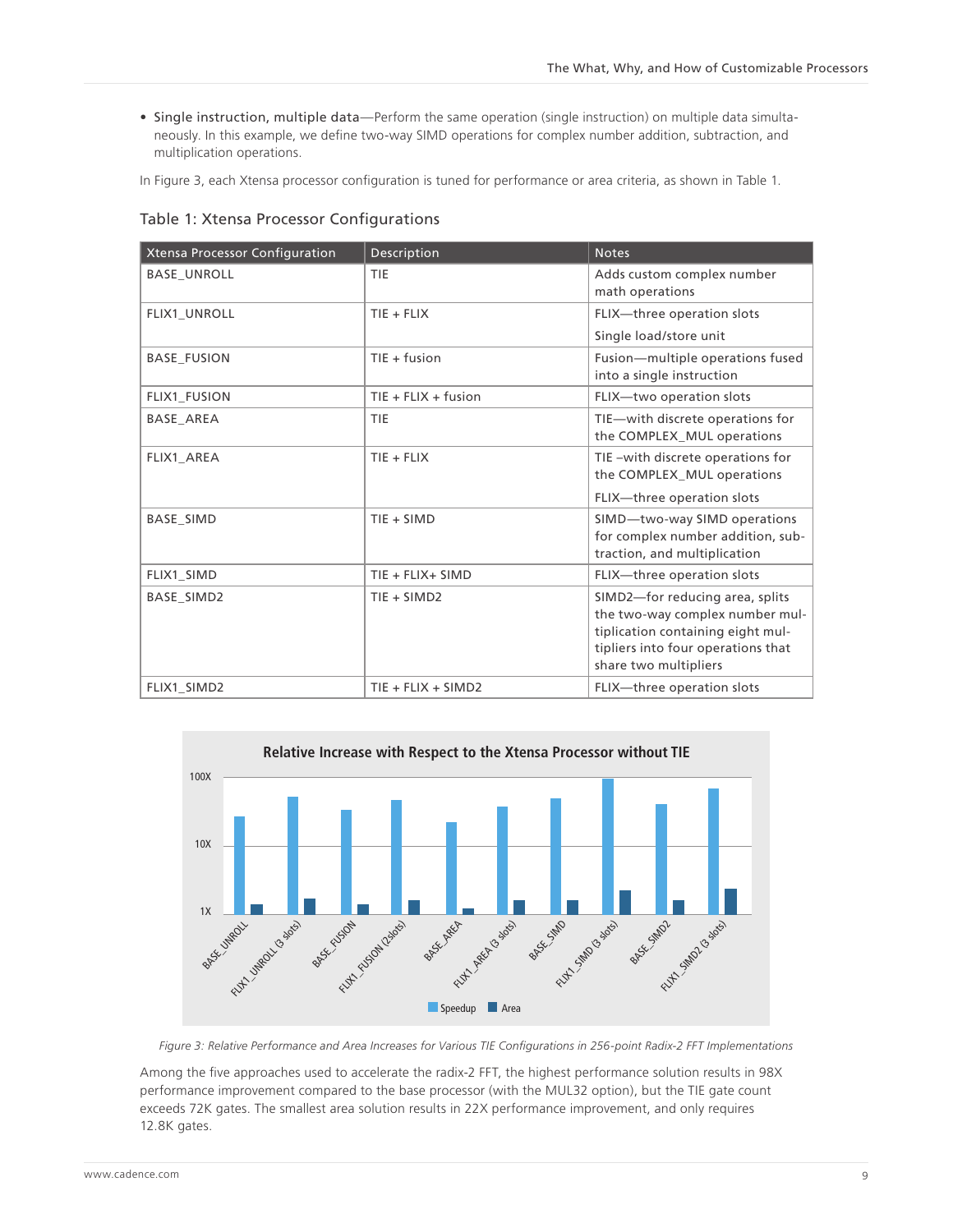These TIE techniques improve FFT performance by a factor of almost 100X compared to a conventional processor. While the radix-2 FFT algorithm is chosen to illustrate the use of TIE on a relatively simple DSP algorithm, these techniques can be used to accelerate any algorithm.

See the *Basic TIE Acceleration Techniques for DSP: FFT Example* Application Note for more details.

# Example 2: Accelerating Computations for Image and Vision Processing with the Xtensa Processor

Image and vision processing requires a high number of computations to be performed quickly. In this example, we show how easily the Xtensa processor can accelerate histogram calculations with minimal added hardware, and then how the Xtensa processor, with additional customization, can accelerate bilateral filter processing.

#### Performing Histogram Calculations

A histogram is widely used in image processing, particularly for image analysis. Either the entire image or selected portions of it are analyzed to see the range and distribution of pixels. For an 8-bpp (bits per pixel) image, a pixel component (example: Luma) has 256 possible values, which means that the histogram can have 256 bins of gray values. After performing an image analysis on the entire image, you can see the region or level for most of the pixels. Based on histogram data, various other imaging techniques are utilized to perform further image enhancements. In an imaging application, histogram calculations are computed for the entire image, which requires full frame rates to be achieved—2, 16, or even 32 megapixels (MPs).

Calculating a histogram to compute 256-bin (level) calculations requires high computing throughput, for example using an Open Source Computer Vision (OpenCV) algorithm, which contains a library of programming functions for real-time computer vision. Today's camera systems are handling 16MP images at 30 frames per second (fps). Using a RISC processor takes 1.9 cycles/pixel, so for a 16MP image (assuming 8bps) this translates into 39.5fps for a RISC processor operating at 1.2GHz. A fully dedicated RISC processor just meets the demands for the histogram computations alone—it may not be able to handle greater processing demands.

To perform these specific histogram calculations, more processing acceleration can be added by designing application-specific TIE instructions that efficiently perform multiple operations within a single instruction. By adding new instructions to the Tensilica IVP-EP DSP to calculate the histogram, it performs 256 bin histogram calculations in 0.08 cycles/pixel. This is a speed up of ~24X and we added ~50K gates with a relative gate count increase of ~5% to the base DSP. Figure 4 shows that you can gain ~24X performance improvement for histogram calculations by adding TIE to the Xtensa IVP-EP DSP.



# **Relative Speedup of Histogram Processing**

*Figure 4: Tensilica IVP-EP DSP with TIE Relative Speedup for Histogram Processing*

For example, the DSP with TIE running at 600MHz can process histograms at ~470fps, easily supporting a 16MP at 30fps sensor using only 6% of its processing horsepower. This leaves considerable processing power to perform additional image processing computations.

Note that you can gain additional performance improvements by adding more TIE instructions. You get to choose the optimal performance/size tradeoff for your application.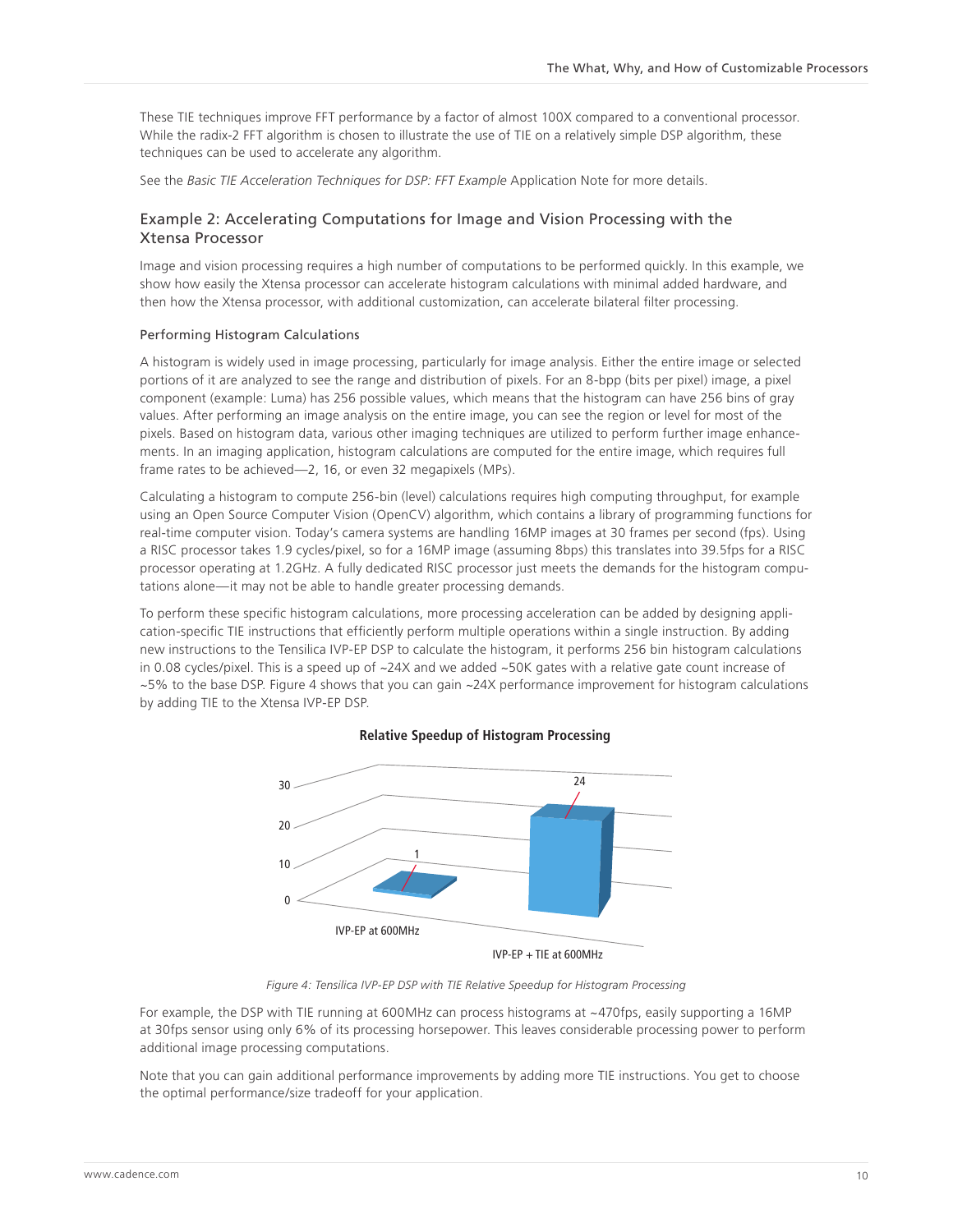#### Implementing the Bilateral Filter

Image and vision processing is often based on spatial 2D filters or convolutions. A convolution is an integral of the product of one function (the filter kernel) as it is shifted over a second function (the image). For example, an image can be "blurred" by filtering it with a Gaussian filter kernel.

In image and vision processing, filters are commonly used to perform noise reduction on an image, or sharpen the image while preserving the original details in the image as much as possible. Usually these filters work on a local neighborhood of pixels such as 5x5, and the filter computation is repeated across the entire image.

One such example is a bilateral filter, a highly adaptive, non-linear, edge-preserving and noise-reducing smoothing filter used in image processing applications for de-noising, 3D depth filtering, texture editing and relighting, tone management, de-mosaicking, stylization, and optical-flow estimation.

Bilateral filtering requires a large number of computations, which result in unacceptably long execution times. The adaptive nature of the bilateral filter makes it challenging for traditional vector processors. Highly parallel processes can be used to efficiently process these large numbers of computations.

For example, for a 5x5 bilateral filter operation, the following operations must be performed for each pixel in the filter window on each color component of a pixel (e.g., R, G, B):

- Load 25 neighboring pixels
- Compute 25 difference values of the pixel with the current pixel
- Compute 25 absolute values of the above differences
- Shift the 25 absolute differences for quantization (to reduce the size of the filter coefficient table)
- Perform 25 table lookups for the kernel coefficient
- Compute 25 filter partial products (pixel \* kernel coefficient)
- Sum the 25 partial products
- Sum the 25 kernel coefficients (normalization factor)
- Compute normalization (sum of partial products)/(sum of kernel coefficients)

The above steps render more than 600 total operations per pixel filtering with three pixel components (R,G,B). In a typical RISC processor, this results in more than 600 cycles per pixel filtering.

By optimizing the base Xtensa processor architecture using TIE to add more hardware, such as a 32-way SIMD, up to five-slot FLIX, and dual load/store units, this entire functional sequence can be executed in ~3.5 cycles per pixel. Reducing cycles per pixel from 600 to just 3.5 is a tremendous processing improvement from a typical RISC processor.

Table 2 shows pixel processing times assuming 8 bits/pixel. For VGA resolution, a typical RISC processor running at 1.2GHz processes ~6.5fps while the optimized Xtensa processor running at 600MHz (half the frequency) processes ~558fps—an 86X improvement. As the resolution increases, processing these types of filter operations in a reasonable amount of time becomes impossible on a RISC engine. However, the optimized Xtensa processor yields 172X pixel processing speedup compared to the typical RISC processor at the same clock frequency, irrespective of the resolution. Overall, the optimized Xtensa processor gives more processing power to meet the high computing demands of filtering operations while reducing the total energy used.

Looking at pixels per second, the optimized Xtensa processor at 600MHz processes over 171 million pixels per second, compared to a typical RISC processor at 1.2GHz that processes only about 2 million pixels per second. The optimized Xtensa processor executes vastly more computations at lower frequencies versus the RISC processor.